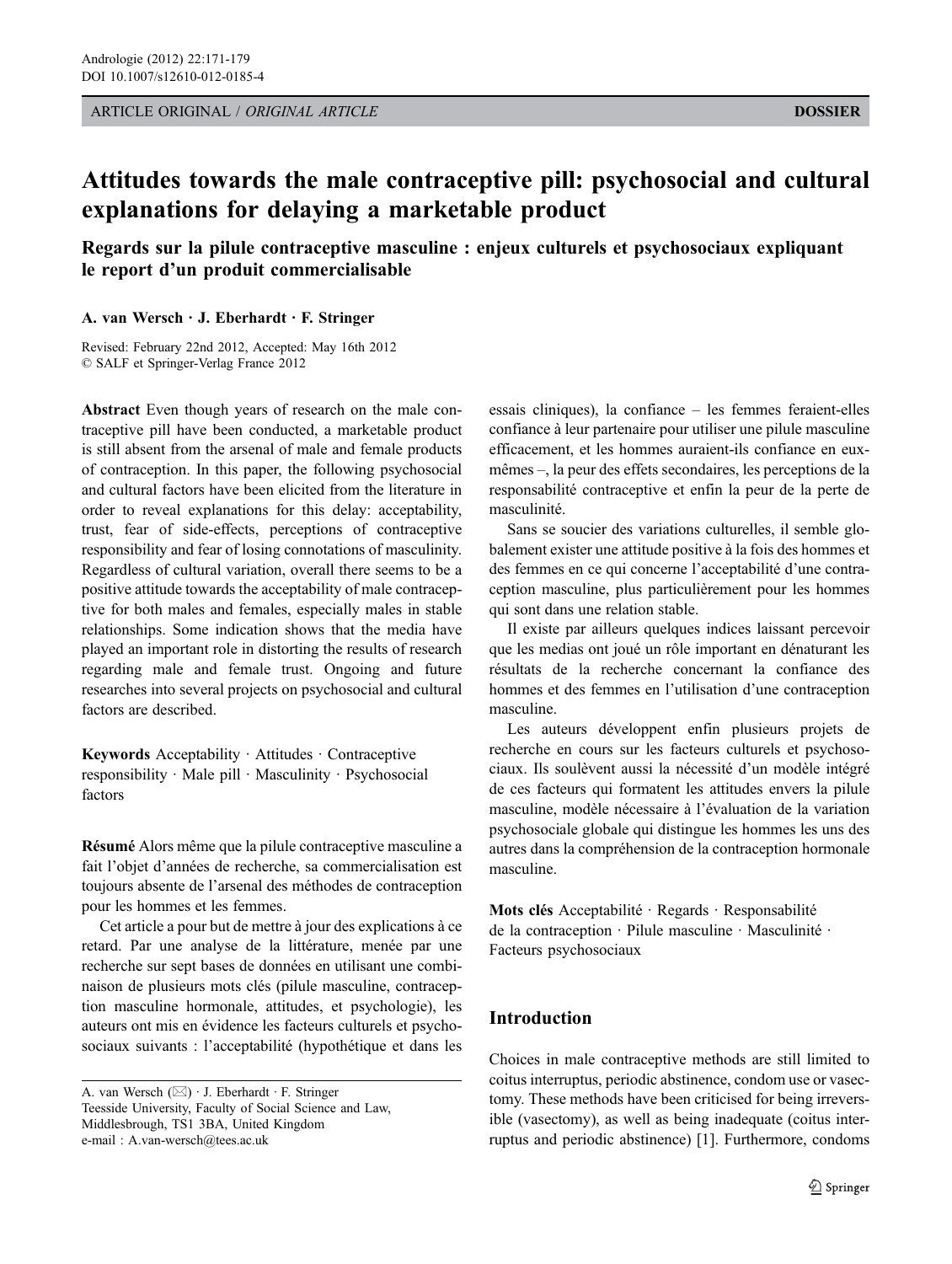are typically used in casual sexual encounters or the early stages of a relationship, and are often abandoned once a relationship becomes 'serious' [2]; they have also been criticised for having an unacceptably high failure rate [3,4]. Female contraceptive methods, on the other hand, have been shown to be more reliable and successful, especially since the introduction of the female pill in the sixties. Nonetheless, 50% of the 1,000,000 conceptions occurring daily have been reported to still be unplanned [5]. In times of governmental pleas for declining birth-rates around the globe and observed changes in the traditional gender roles in family life, the development and introduction of a male contraceptive pill, which interestingly according to Manetti and Honig [6] predated the female pill through research on the effects of testosterone on the suppression of spermatogenesis in 1939, "… is surely long overdue"; especially since "men enjoy the pleasures of sex, but can do a little to contribute to the task of family planning" [5].

For decennia, researchers have recognised the importance of developing less invasive, more reversible and tolerable methods of male contraception ideally with success rates equivalent to those of female contraception. Consequently, pharmaceutical research has continued to improve the substances necessary for this ideal male "pill". In a recent review, Manetti and Honig [6] presented the outcomes of these studies and listed the pros and cons of 16 male hormonal contraceptive options in four different clusters (testosterone, testosterone-progestin combinations, testosterone with GnRH analogues and selective androgen receptor modulations) which have been tested and refined in international studies for over 40 years in various presentations (injections, oral pill, gel, plasters, implants, etc.). They concluded that male hormonal contraception (MHC) is reaching the high standard set by the female pill and vasectomy regarding effective prevention of conception, and is as such pharmacologically ready for implementation. Nonetheless, a marketable male pill remains elusive and unavailable for the general public [7]. The reason behind this remains a mystery. According to Manetti and Honig [6], this is due to concerns around long-term effects and male health implications. However surely that would be very unfair considering that the female pill was introduced to the market less than ten years after its development, with refinement taking place alongside its use in practice during which side-effects and health problems became apparent. Does this mean that the image of the man as "Supermensch" and the woman as second-class citizen is still very much alive in the  $21<sup>st</sup>$  century?

On the whole, one does not seem to follow this line of reasoning, since academics mostly refer to the sociopolitical facets and the underlying psychosocial cultural factors that play a role in the unmarketable pill [7]. It is the latter factors and their involvement in generating the powerful barriers that hinder the production and marketing of this

contraceptive product which form the focus of this article. In addition, ways forward are presented in order to consider current research that is underway to aid progression in MHC implementation.

# Method

A literature search was carried out on the following seven data bases: PsychINFO, ASSIA, Scopus, ScienceDirect, Ingenta, Medline and ISI for the time period 1990–2012. Several combinations of the following search words were used: male pill, male hormonal contraception, MHC, attitudes and psychology. The papers were read and re-read until the most important findings started to emerge, which were subsequently summarised under the following themes: 1. acceptability; 2. trust; 3. fear of side-effects; 4. perceptions of contraceptive responsibility; and 5. fear of losing connotations of masculinity.

# Psychosocial and cultural factors

# Acceptability

A sizeable body of research has focused on attitudes and acceptability of a male contraceptive pill. These studies have either examined the attitudes of those participating in MHC trials [8–11] or asked respondents about the hypothetical concept of a male contraceptive pill being made widely available to the public [12–14]. Both types of studies have yielded largely encouraging results, as revealed in the following sections.

# Hypothetical acceptability

Whilst primarily regarding the hypothetical response, Hoesl et al. [1] carried out a literature research of PubMed publications. They reported on cross cultural surveys, conducted in Scotland, China and South Africa by Anderson and Baird [15] and Martin et al. [16], which showed that the majority of females across these cultures generally accepted the possibility of a male pill, with 87% feeling it would serve as a viable means of contraception. Males also agreed with and accepted the usefulness of a new method of male contraception. However, there was a disparity across the three cultures regarding the form of administration, with Scottish males preferring an oral presentation over implants, whereas the oral option proved the least favourable amongst Chinese males. This is in line with a study conducted by Weston et al. [13], who found similar disagreement regarding the method of administration. Based on a survey comparing seventy-six English speaking fathers born in South-East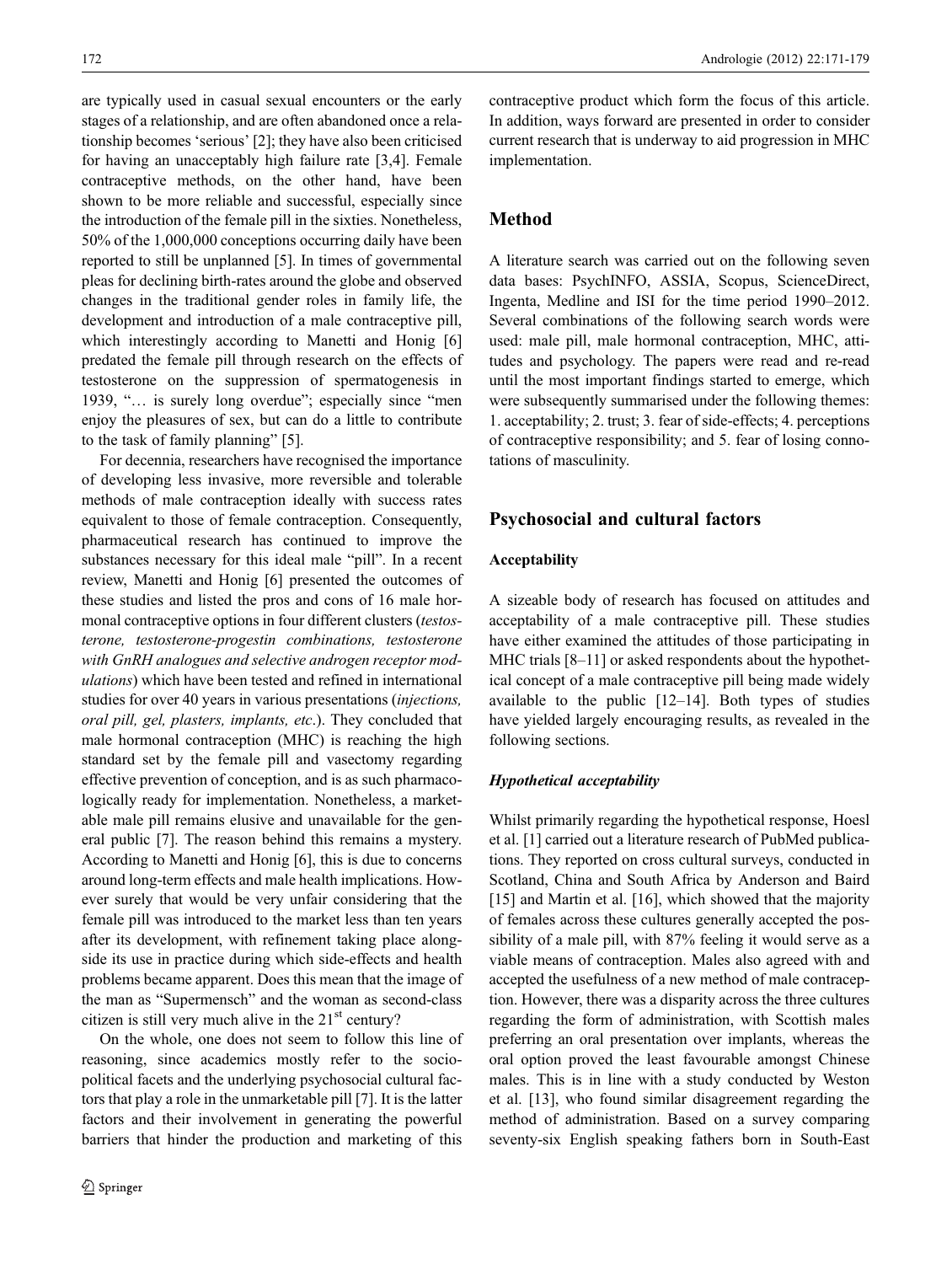Asia or the Indian sub-continent with 116 Australian-born fathers, the study revealed that the former most preferred the two-yearly injected method, compared to the Australians, who preferred the daily oral pill. Interestingly however, the daily oral pill was the second most-favoured method of administration amongst the Asian males, which appears to contradict Hoesl's reported results that showed this to be the least favourable amongst Chinese males. This elucidates the problem of comparing such studies, especially when researchers offer the possibility of different options of administration of this new form of contraception. If all studies into the acceptability of MHC were to present the same options, then a more coherent conclusion could follow. Nevertheless, despite these issues of difference, studies seem to agree upon the general hypothetical acceptability across cultures.

Oudshoorn [17] explained the difference in form of presentation, especially regarding injection, by an east-west divide. She showed that in Western countries, injections are perceived as a painful and frightful "bodily intrusion and internal violation" (p. 216). In the East on the other hand, injections have positive connotations as representing the technological expertise of the West, and are perceived as a powerful tool for delivering drugs into the bloodstream, in turn making a person stronger.

Unfortunately, some studies conducted in England did not look at different forms of presentations either, but did study acceptability in association with gender and type of personal relation. Thus, Brooks [12] examined the views of 115 males in Bristol in the south-west, and found that the contraceptive pill was well accepted, especially amongst males in established relationships. These results were similar to those of Eberhardt et al. [14]. In their age- and gender-matched sample of 110 males and 110 females in the north-east of England, women on the whole had a more positive attitude than men; however, males in a stable sexual relationship were more willing to accept the male pill than those in unstable or casual sexual relationships.

### Acceptability in clinical trials

Several studies have looked at acceptability while using MHC in actual clinical trials, in order to further the insight into the advantages and disadvantages of the variant combinations of hormonal substances in contraception, and their different forms of presentation. Amory et al. [18] looked at the acceptability of a male contraceptive administered using a testosterone gel in combination with three-monthly depomedroxyprogesterone (DMPA) injections. The longitudinal trial by 38 healthy men in America over 24 weeks showed that 50% were satisfied with this method and 45% showed interest in using it, if it was available commercially. Remarkably, a significant interaction was found between current use of contraception in relationships and satisfaction with the regimen, with participants whose partners were using intrauterine devices more likely to be dissatisfied with MHC compared to couples using other methods of contraception. In addition, older men were more in favour of this method than younger men.

Merrigiola et al. [8] conducted a randomised controlled trial with 122 Italian men, 75% of them were in stable relationships. One group was given an injectable male contraceptive regimen of norethisterone enanthate and testosterone undecanoate, and a control group received no treatment. Of the fifty men who received the injection, six men harboured complaints regarding the administration method, and stopped the treatment. However, all of the remaining forty-four participants indicated that they rated the injection method highly, and none suggested that the method was unacceptable. Nonetheless, fourteen of the men stated that the injection was the biggest disadvantage, followed by eleven being unhappy with the lack of protection against sexually transmitted infections. This led to the authors concluding that more research into the consideration of alternative administration methods or presentation (oral contraceptives, patches, etc.) is necessary, in order to accommodate the complaints of the tested subjects.

Sjögren and Gottlieb [11] analysed 25 men in Sweden in a one-year trial of testosterone enanthate as a part of a WHO centered study. When interviewing the participants, it emerged that their attitudes towards this method of male contraception was generally positive, with more than a half expressing the opinion that it would offer greater freedom and security as well as a more satisfying sex-life. Once again, however, there were five participants who complained about the method of injection and four showed signs of increased aggression during the trial period. The men's wellbeing remained constant throughout the trial; although the authors do recommend that there should be further research into or deliberation on the aforementioned increase in aggression and whether this is directly related to the method of administration.

There are practical issues which impact the acceptability of MHC. For one, the time until spermatogenic suppression sets in is relatively long and variable; there is no safe interval from treatment initiation to the cessation of other forms of contraception, which means that there is a risk of contraceptive failure in the initial months after administering MHC [19]. However, this is also the case for vasectomy; thus, in a similar way to that following vasectomy, men need to be told to use additional forms of contraception for the first three to four months after starting MHC. Furthermore, in a small number of men, spermatogenic suppression is not achieved at all [4]. However, universal suppression of sperm output in all men may be an unrealistic expectation,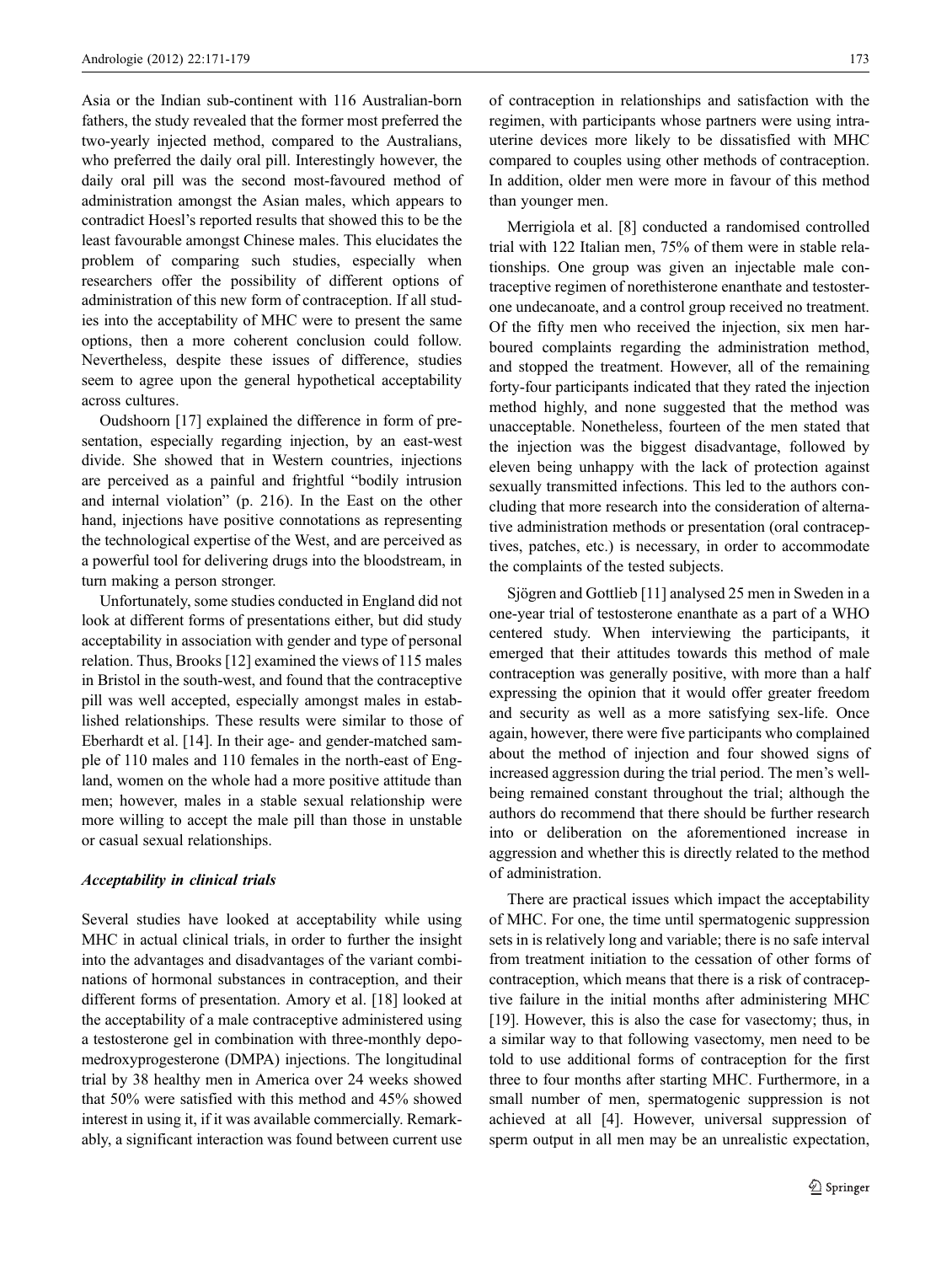and thus MHC may not be suitable for a small subgroup (minority) of men [20].

Apart from a delay until the contraceptive starts working, there is also the issue of a delay of fertility return of between three and four months [19–21] once MHC is stopped. Nieschlag [22] suggests that the relatively long delay until spermatogenesis is suppressed, and the relatively long recovery phases seem to be inherent features of MHC, which implies that this type of contraception would be best suited to couples in stable sexual relationships who are committed to long-term family planning.

#### Summary

Even though both types of studies have yielded largely positive results regarding acceptability, attitudes towards the possibility of a male contraceptive pill seem to vary across research projects in various cultures, in line with the outcome of a multinational survey [23] which reported an average acceptance rate of 55%. Hence, although there is a majority in favour of MHC, it is somewhat slim and results are largely based on quantitative studies in relatively small sub-samples of cultures. Average acceptance rates do not take into account contextual factors such as culture, type of relationship, or presentation of MHC. Therefore, further exploration is necessary through the inclusion of qualitative studies in a broader cultural setting, examining these contextual factors more closely.

### Trust

Another psychosocial variable which has been studied in relation to the male pill is trust. Would women trust their partners to use a male pill efficiently, and would men trust themselves? Glasier et al. [24] researched the attitudes of 1,894 women in Scotland (450), China (900) and South Africa (544), and found that only 36 women (2%) believed that they would not trust their partners, which threatens the idea that new forms of male contraception would not be successful for reasons of trust. This is contradictory to the findings of Eberhardt et al. [14], who found, in their aforementioned sample of men and women in the north-east of England, that women had less trust that men would use the male pill effectively than men themselves, despite there also being a lack of confidence in its effective use amongst these men, especially in casual relationships. Their results also revealed that being female and having trust in men's effective use of the male pill reliably predicted a positive attitude, while being male, being involved in casual sexual relationships or in no relationship, and having low trust in its effective use each reliably predicted a negative attitude. This might present a potential barrier towards its uptake, once being made available to the public. Although women's

concerns may not be surprising, considering that the outcome of a man's contraceptive failure will be borne by the female partner [7], the exact reasons for this lack of trust are unclear.

Oudshoorn [17] demonstrated via a critical analysis of a WHO press release and articles in several major newspapers in the Netherlands and Britain, that the media have portrayed users of MHC as unreliable. The images of MHC users constructed by journalists simultaneously contest and reproduce hegemonic cultural representations of masculinity. Oudshoorn argues that these images have served to legitimate the hegemonic view of gender roles, in which both the responsibilities and the risks that come with contraceptive use are delegated to women. Even though the WHO's press release gave the green light for the marketable distribution of the male pill, the journalists considered themselves experts and warped the positive results of three decades of research into negative fabrications: "Whereas the WHO press bulletin tells the story of a very promising, highly effective new male contraceptive in which men are the heroes, the media tell stories in which side-effects and pain are the most important topics, and in which men are portrayed as victims" (p. 200). Oudshoorn [17] used examples such as a headline from 'De Haagse Post': "Women will not Trust Men" (p. 201), even though there was no mention of this in the WHO's press release, and stories from journalistic interviews which were published such as: "Women don't trust men with this, they want to keep it in their own hands. Imagine that you have to control your partner: 'Darling, did you take your injection?' [...] I'm afraid that this is again a feminist victory that is good for nobody" (p. 201).

Academically, a trust-related psychological factor which has been studied by Reis et al. [25] and Eberhardt et al. [14] is self-efficacy, which is a theoretical construct representing the belief that one is capable of making the correct decisions in order to come to the desired outcome. With regard to trust, this means that once a male has the self-belief to take responsibility for the contraception in sexual interaction, he will adhere to the prescriptions of proper use and will at least trust himself to do so. High self-efficacy in heterosexual females has been reported as resulting in more effective use of contraceptives [25]. Furthermore, Eberhardt et al. [14] found that men in stable relationships were more likely to have high self-efficacy and a more positive attitude towards the male pill.

### Fear of side-effects

Another factor shaping the social representation of MHC is the possible side-effects caused by its use. Such concern has been found to potentially affect acceptability and willingness to use MHC. Oudshoorn [17] criticised the construction of standards to assess the side-effects of contraceptives in males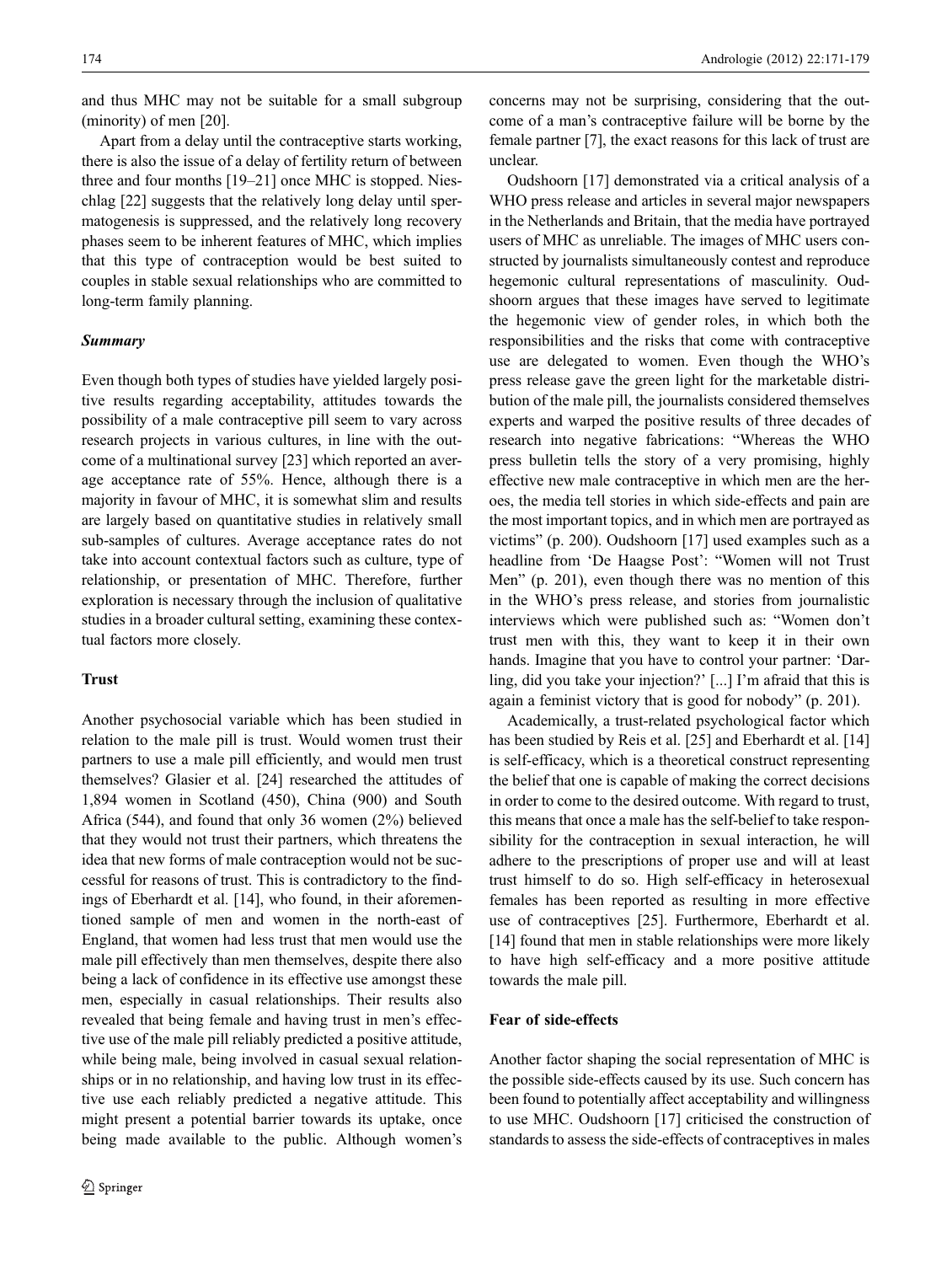as dependent on the gendered cultural norm regarding acceptability of risks. Rather than looking for a balanced risk-benefit assessment, as it has been carried out for the female equivalent (risks vs. benefits of avoiding pregnancy, abortions, etc.), for the male pill one is looking for zero risk in which men are compared with healthy men. She also emphasised that every drug has side-effects; one must seek to balance these with the positives rather than exhaustively trying to drill them out. Ideally, she promoted a shared risk model, in which both risks and benefits of men and women are looked at. For example, she reported on the men in Ringheim's [26] publication who indicated in their interviews a wish for a male pill to take away the risks that their wives had been burdened with: "My wife taking estrogens was like the shrew that couldn't be tamed. She woke up depressed… and after a period of time I said, 'Honey, it's the pill, stop taking it, I don't care, I'll use condoms, or other forms of birth control, I'll go on the program that my friend is on, but you stop taking the pill right now'" (p.76).

Several studies revealed that respondents have a fear of side-effects. Brooks [12] found that 70% of respondents would not tolerate any side-effects, although their attitudes towards an effective male contraceptive were positive. Similar findings were reported by Weston et al. [13] and Heinemann et al. [23], in that any side-effects caused by methods of male contraception would not be desirable. More recently, in a mixed-method study in the East of England, Walker [27] explored attitudes towards the male pill and found that participants who were unwilling or undecided regarding MHC were more likely to be concerned about potential effects of the male pill on future fertility.

O'Connor, Ferguson and O'Connor [28] carried out two studies within the theoretical model of framing effects in health behaviour [29]. In this model, it is claimed that when a behaviour is seen as involving a certain degree of risk, a loss-frame advantage is observed. For behaviours that are perceived as involving less risk or are considered as safer, a gain-frame advantage is revealed. Considering this, it is evident that the use of a MHC as a prevention behaviour is regarded as more risky than other prevention behaviours (e.g. using sun cream), and so a loss-frame advantage should be observed. O'Connor et al.'s [28] first study, involving a British sample of 46 males and 55 females, examined how risky the two methods of administration of male hormonal contraception (oral pill and injection) were regarded in comparison to other prevention behaviours, such as using a condom and using sun cream. The males reported finding the two forms of hormonal contraception more risky than the women did, yet both men and women perceived condoms as involving less risk than hormonal contraception. Regarding hormonal contraceptives specifically, men saw the injection method to be riskier than the oral pill, whereas women saw no difference in risk between the two. These

data suggest that women are less likely to consider new forms of male contraception as risky, perhaps due to the women's pre-acquaintance with regular use of hormonal contraception, whereas for men it remains a novelty shrouded in mystery.

On a different note, differences in health behaviours (e.g. taking vitamin supplements or going for regular medical checkups) seem to be important in relation to male hormonal contraception: men are known to take less care (as a trait of masculinity [30]) or to overly take care (being scared of any unexpected bodily change such as possible side effects) of their health [14,17]. Eberhardt et al. [14] linked the fear of side effects to the assessment of health behaviours with the hypothesis that the more a person's behaviour is healthy or health-orientated, the more worried the individual will be about possible side-effects. Even though they did find that perceived high self-efficacy was associated with engagement in health related behaviours, there was no such relation with concerns about those effects. They found more support for men's masculine role in that those men who did not show a lot of interest in their health also did not show any enthusiasm for the availability of the male pill. This shows that it is unclear as to whether health consciousness is likely to influence intake of MHC.

### Perceptions of contraceptive responsibility

In the twentieth century, the majority of developments in reproductive medicine have moved from a male to a femaledominated field [17]. For over five decades, women have been using the hormonal contraceptive pill, which, as stated earlier, was introduced after ten years of research. Associated health risks have been reported over the years, such as an increased likelihood of breast cancer, weight gain, vascular thrombosis, heightened blood pressure, etc. Research into the use of the male contraceptive pill has been carried out since the 1970s, and hundreds of trials have been conducted in order to augment the pill's performance in terms of sideeffects and risk factors. Changes in family relations, the emancipation of women and changes in male attitudes towards health and well-being are all considered to provide the platform upon which a change in the gender issues of contraceptive responsibility can take place. These social changes have prepared the way for the commercial introduction of MHC. Regardless of over forty years' worth of progressive research and social changes however, there is still no commercially available male contraceptive pill.

Several studies have looked into the attitudes across both genders regarding contraceptive responsibility. Anderson, Kinniburgh and Baird [31] concluded their review by arguing that there is an increasing awareness that men should share contraceptive responsibility. They also argued that it may well be that the recent surge in understanding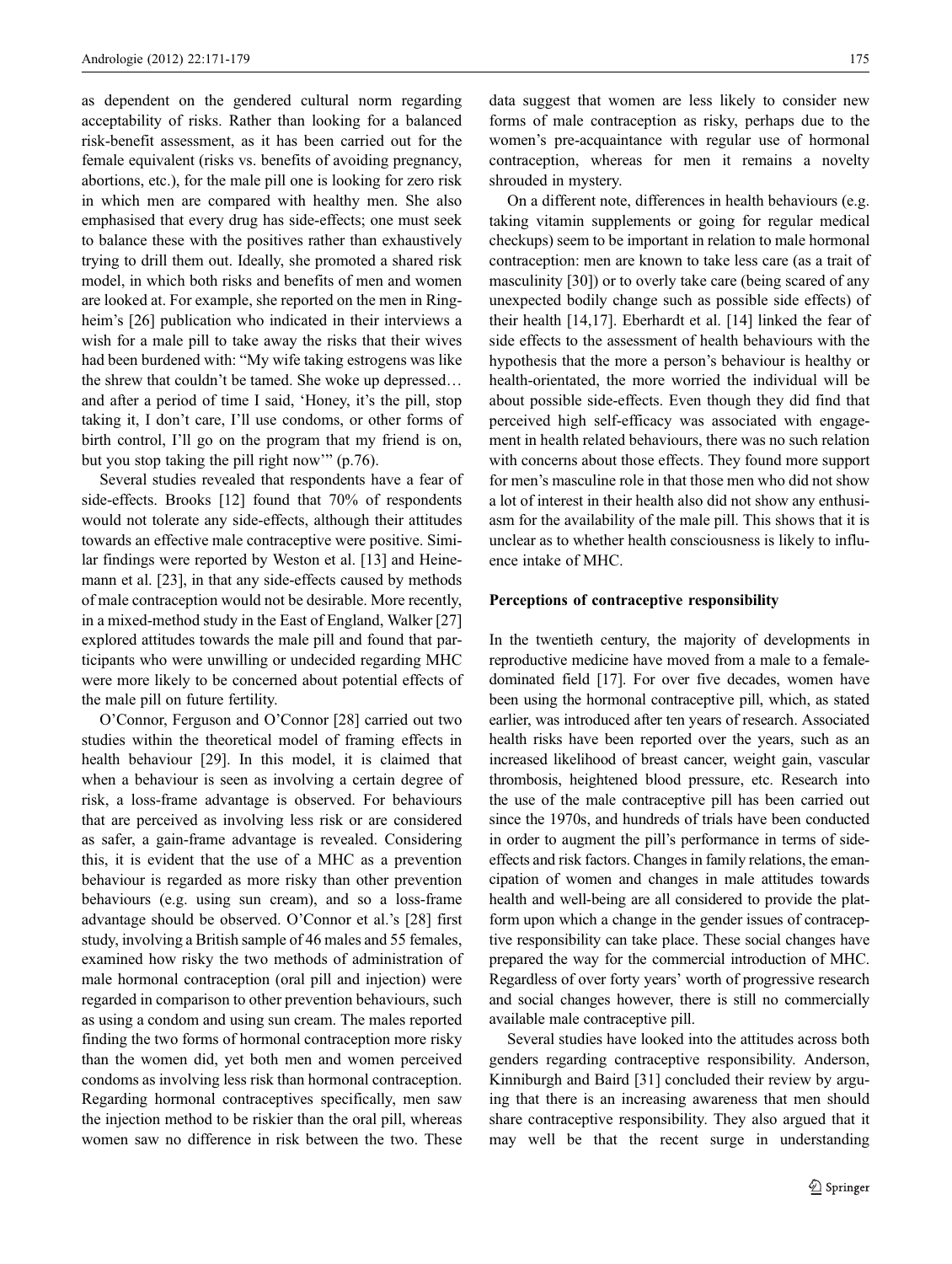reproductive function on a molecular basis will reveal the benefits of MHC and allow men to have more control over the outcome of their fertility in sexual relations. According to Glasier et al. [24] the majority of men responding to a survey, believed that they should be more responsible for contraception than they were. It has also been asserted that a high proportion of men from developed as well as developing countries are prepared to use a hormonal method once it is made available [32]. This shared responsibility was also demonstrated by Oudshoorn [17], who quotes one of the men in Ringheim's study: "If she goes on the pill again there is always the risk, isn't it? And my way of thinking is, once she's taken the risk for a few years, I'll take the risk. Then you halve it." (p. 8 [33]). It is worth noting that similar motivations have been reported to play a role in the decision to undergo vasectomy; however, the procedure is often delayed due to its unfamiliarity and irreversibility [34].

In Glasier et al.'s [24] own study, 994 women who attended family planning clinics were selected from Edinburgh, Shanghai, Hong Kong and Capetown. There were marked differences between the responses from these cities that drove the authors to conclude that at that time, the male pill would be less popular in the far-east than in the West. Additionally, they found that contrary to initial beliefs, the male pill may serve a significant purpose in Africa. However, the authors also concluded that according to the participating women, a higher number of options of contraceptive methods would allow an increased number of men from all countries to take a greater responsibility regarding their sexual health and contraception, suggesting that in order to accommodate the cultural differences in contraceptive preference, it is necessary to develop and distribute more than just one form of MHC administration.

The authors also showed that people's beliefs about contraceptive responsibility had changed considerably from the 1960s to the 1990s. They refer to the American study carried out by Bardwick [35] who interviewed 107 women, of whom 72% stated that they wanted full control of contraceptive responsibility, and 16% preferred the men to take such responsibility, whilst only 12% believed the responsibility should be shared between males and females. However, a telephone survey carried out by the Henry J. Kaiser Family Foundation [36] of 105 Americans thirty years later, found that more than 70% of both men and women indicated that men should play more of a role in contraceptive responsibility.

Other studies [14,37] have found that men in stable sexual relationships in particular, are more willing to take contraceptive responsibility. It is more likely that they will use the male pill once it is available. This may be due to the fact that they have regular sexual intercourse, as men who are not in relationships may on average engage in less sexual activity and may therefore consider the need for regular contraception as unnecessary, preferring condoms as a more suitably practical alternative. Furthermore, men in stable sexual relationships are more likely to be committed to their relationship than those in casual relationships. As it is discussed in the next section, another explanation might be that the masculine stereotype is challenged when men are in a stable sexual relationship: the sensitivity in a "hegemonic male" may surface when awareness of the potential risk of sideeffects that their female partner faces becomes clear. Alternatively, it may be the instinctive masculine trait of protecting their female partner that results in the man taking the full contraceptive responsibility.

#### Fear of losing connotations of masculinity

Another factor that may explain the lack of commercially available MHC is the suggestion that men may not be enthusiastic about its use because of its feminine association. As the pill has been readily available to women for decades now, but there is still no male version, many men – particularly those who consider themselves as stereotypically masculine – will feel that using a form of MHC would threaten their masculinity by performing a role considered feminine in the context of a stable sexual relationship. In addition, an important factor in determining masculinity for men themselves is sexual performance and more significantly fertility. Since the role of MHC will be to decrease or stop the rate of fertility, this again may be perceived by men as threatening the status of traditional, hegemonic masculinity. Concerns around fertility and virility were highlighted in a study by Kalampalikis and Buschini [38], in which 46 semistructured interviews were carried out with males and females in various sorts of relationships to understand how they constructed the male pill. They concluded that individuals used the female pill to inform their expectations of the advantages and disadvantages of the as yet imaginary male pill. Furthermore, virility was very important to men, as a sign of being manly and potent. MHC was seen as a threat to manhood – which, according to the authors, is possibly the reason why the male pill remains in the sphere of a medical promise rather than a medical reality.

An example of the masculine stereotype has also been shown by Oudshoorn [17]: "We all know that at this stage of time, it's not socially acceptable for men to use male contraception" [32] and "You still get people who would say 'What are you doing that for, can't your wife take the pill or something?' It seems like the abnormal rather than the normal, the idea that the bloke, apart from condoms, would actually take any part of sexual responsibility for contraception, particularly not one which involved needles" [32]. These quotes from qualitative studies are powerful examples of how stereotypes influence male attitudes, with many choosing to reject new forms of male contraception in favour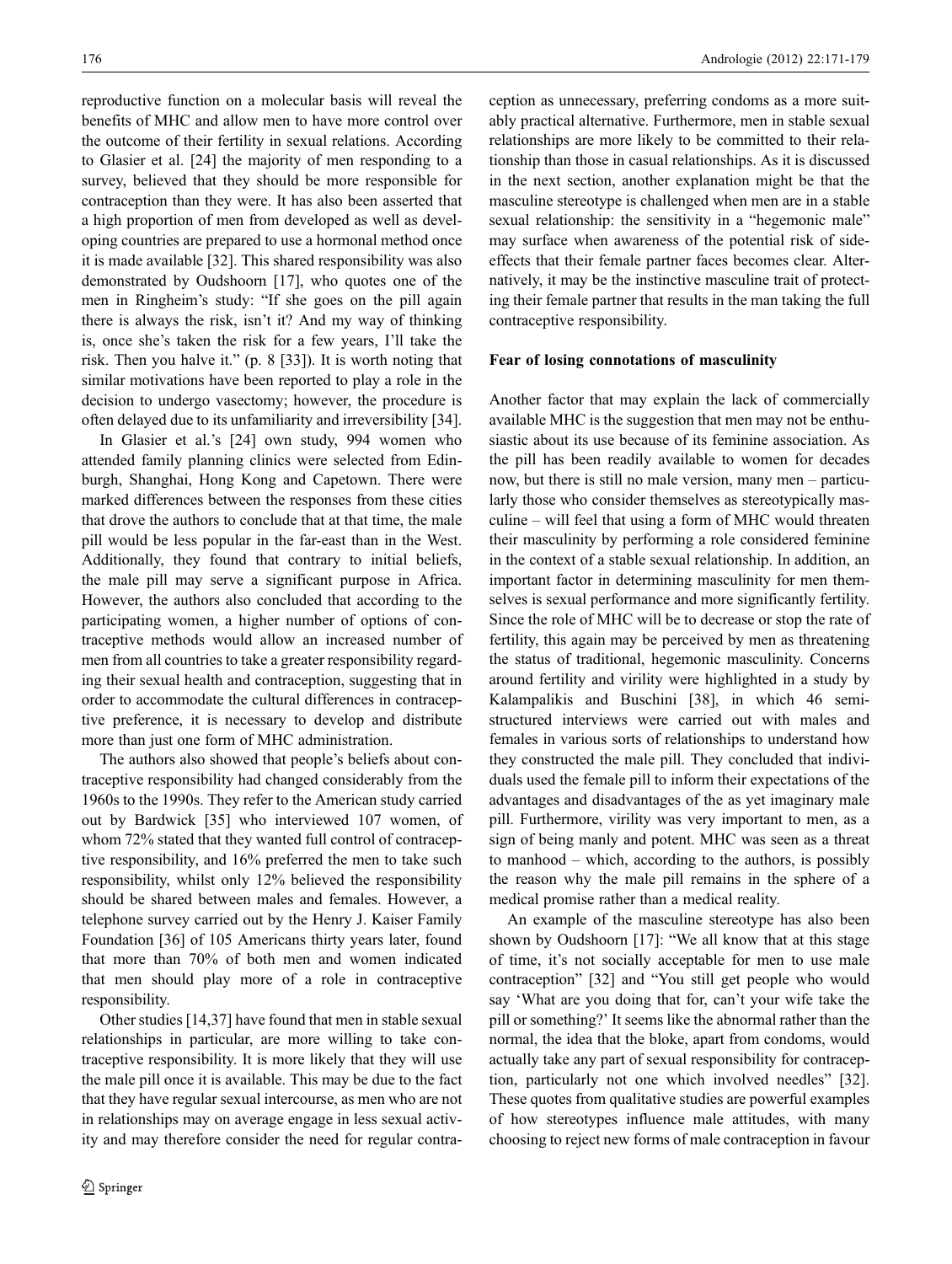of safeguarding their masculinity. Interestingly though, as mentioned in the previous section, some males are in favour of sharing responsibility whilst maintaining a masculine disposition. This is mainly evident in cases where a man's female partner complains about side effects, in which case the man will wish to protect his partner and take over the contraceptive role.

Furthermore, due to the recent social changes causing somewhat of a shift from male dominance towards the emancipation of women, many men are starting to openly exhibit traits such as sensitivity in abandoning the hegemonic masculinity that has dominated relationships in the past. As one man in Ringheim's study observed: "I think that men have always had soft sides, gentle sides, nurturing sides, but for a long time they have been repressed. To a certain extent all these norms, morals, and values are raised into prominence because we are precisely in that period of change so people are forced to think about 'Do men have to do things a certain way?' and 'What's a typical male?'" [32].

# Future directions

Research into new forms of male contraception is progressing. Recently, advances in the development of nonhormonal methods have been reported. Mruk [39] and Cheng and Mruk [40] reviewed these developments, examining research into methods such as reversible inhibition of sperm under guidance, contraceptive vaccines, and  $Ca<sup>+</sup>$ channel blockers. They concluded that several of the reviewed approaches showed promise, and that with some additional research a safe, effective, reversible and affordable male contraceptive could be brought to the market. The application of a further non-hormonal method, epididymal protease inhibitor, is reviewed by O'Rand et al. [41].

With regards to hormonal methods, a recent study by Nieschlag et al. [42] demonstrated successful use of testosterone undecanoate in men with normal as well as those with subnormal sperm counts; this broadens the range of potential users of MHC. Overall, these developments are encouraging, because they show that, once available, there should be a variety of methods of male contraception for potential users to choose from.

The Teesside Research Group is momentarily committed to carrying out studies to understand how attitudes towards MHC can be changed in men as well as in women. This is achieved by collecting and comparing longitudinal data before and after presenting scenarios of positive responses to MHC at various points: immediate, three months, six months, nine months and one year. If Oudshoorn [17] is correct about the effects on the layperson's attitudes and their relation to negative publicity in the media, outcomes reflecting positive attitudes which remain over a longer period of time are to be expected.

In further prospective research, the Teesside Research Group will be carrying out qualitative research to elicit individual discourses across various cultures. This entails individual reflections of males and females of different ages and in differing sexual relationships (casual/stable), on the advantages and disadvantages of the introduction of a new male hormonal contraception. The quotes in Ringheim's studies of the 1990s were very powerful and distinct from quantitative outcomes of the WHO studies or the results as presented by the Edinburgh Group [16,24]. A similar interesting revelation of individual accounts is to be expected from Ringheim's studies, especially considering that more than twenty years have passed since they were conducted. If anthropologists and sociologists [43–48] are right that the ideological stance towards gender in families has changed in recent years in that men and women are more willing to share contraceptive responsibility and are less affected by traditional gender-role stereotypes, then a change in expressions of their attitude towards contraception should be noticed.

A third study that the research group are looking into is a content analysis of the changes in press coverage of MHC in the last half-century, which reflects the attitudes of the media and what knowledge or truths they choose to divulge regarding studies that have been conducted. As has been stated before, Oudshoorn [17] believed that the media exhibits their own truth, their own perspective upon issues and this can have a devastating effect upon the subject, via communicating an often "false" or distorted picture to the general public.

More importantly, we need more studies in which different forms of presentation of the MHC are used consistently. As shown in this article, there is an absence of consistency in the various methods, substances and forms of administration used in the studies as a whole, which makes comparison between these virtually impossible. In order to gain a proper understanding of psychosocial and cultural effects upon a new form of male contraception, the studies should employ similar option choices of MHC, and contextualize these in the psychosocial and cultural factors relevant to its acceptability. It may be necessary to develop a framework, or a matrix, in which these major factors are included, which would allow for aggregating the data yielded by research in a number of contexts in a structured way.

Furthermore, it is clear from the aforementioned studies as well as from a study conducted by Naz and Rowan [49] that no single method will be acceptable to all men and women in all cultures, for there is no absolute consensus regarding which form of MHC acts as the most preferable. For this reason, a range of options is necessary to make  $MHC$  universally marketable – just as a male presently has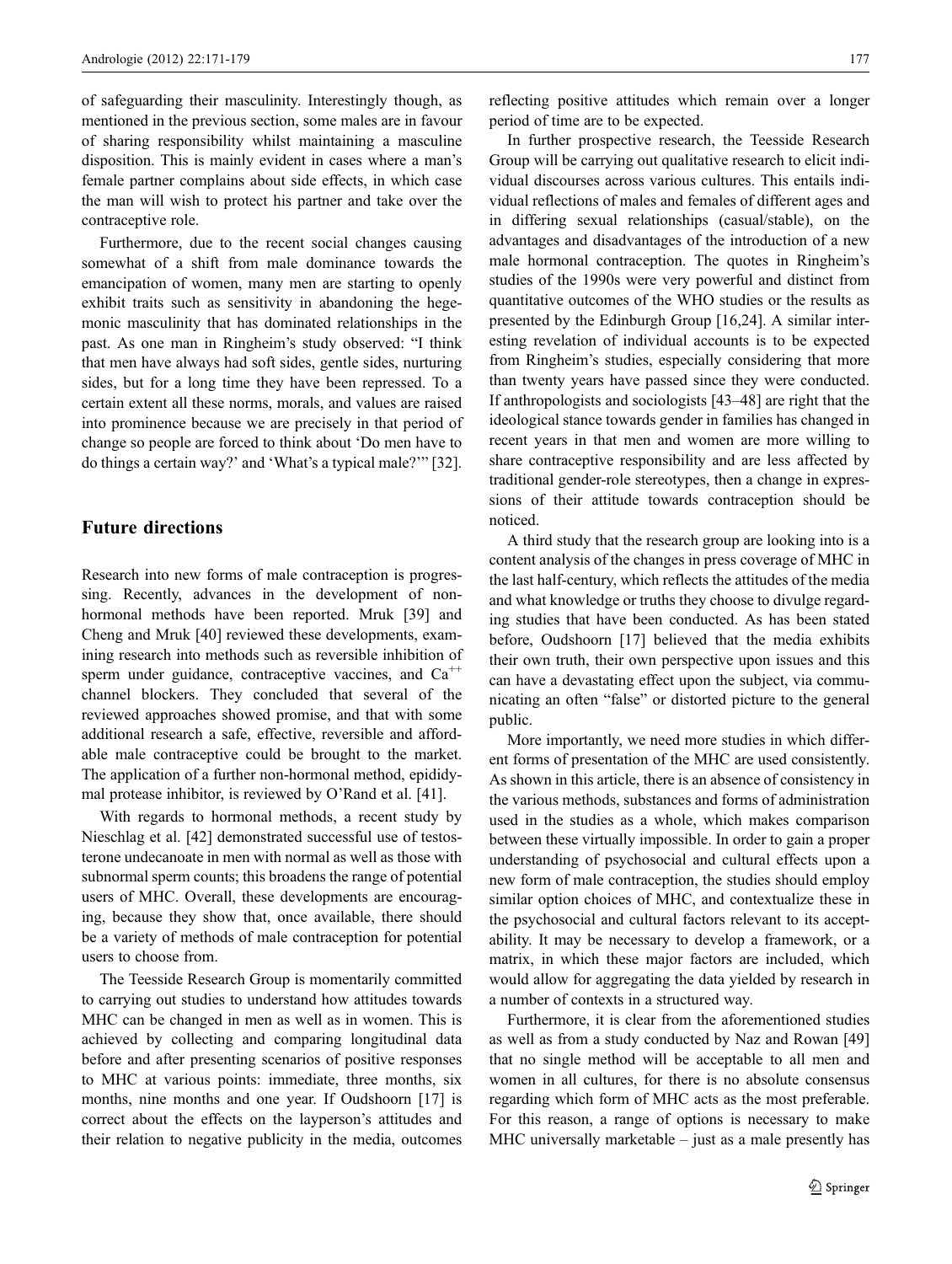the choice of condoms or vasectomy, so should he have the choice of substances as well as presentation of MHC (injection, oral pill, implant, etc.). As Manetti and Honig [6] have discussed in their review, there are notable differences to be found between cultural populations regarding MHC presentation. For example, the endocrine response to the use of testosterone as a male contraceptive was significantly more effective for Asian than for Caucasian participants. A variation in body fat content has been suggested as one of the explanations for this ethnic difference, but not been examined. Liu, Swerdloff and Wang [20] express their confusion regarding the overall effects of ethnicity regarding the differences in the suppressed sperm output, since variation between Caucasian and Asian men has been revealed in their reviewed studies. For that reason they conclude that it seems unlikely that universal suppression of sperm output in all men can be realistically expected. Hence, in order for there to be a viable means of distributing MHC whilst considerate of difference in preference, more cross-cultural research is needed, with the assumption that this will result in clear culture-specific findings as to "who-wants-what".

Additionally, an integrated model of psychosocial and cultural factors shaping attitudes towards the male pill is required in order to evaluate the overall psychosocial variation which distinguishes men from each other (e.g. high vs. low self-efficacy, fear of side-effects, cultural socialisation, degree of masculinity, etc.) in their uptake of MHC. Further research should add to existing knowledge in order to be able to facilitate the construction of such a model. Research from a psychological point of view could look at the role of selfefficacy in the context of clinical trials, in order to gain a greater understanding of men's self-efficacy and whether this will affect efficient use of contraception. In addition, further investigation could lead to tailoring education programmes to take the various levels of men's self-efficacy into account. From a social point of view, societal norms undermining the acceptability of MHC need to be drawn attention to and questioned, through continued research and dissemination of findings. Such research needs to inform the marketing and promotion of a male contraceptive once it becomes available, since it would help address these norms and tailor the promotion of MHC accordingly.

Finally, a better understanding of such a model would help inform health-promotion campaigns as well as educational programmes which aim to facilitate a more emancipatory approach to family relations regarding choices of contraception. It must be acknowledged that most likely changes in legislation, business practice and public administration will also be required to effect such changes, which in turn would necessitate a shift in societal norms and political decisions. However, health-promotion campaigns provide a potential starting point from which such changes can take place; such campaigns are designed to inform the individual,

thereby allowing them to make an educated choice. Applied to the uptake of MHC, if an increasing number of men choose to use hormonal or non-hormonal male contraceptives, this may gradually stimulate a shift in social norms, thereby making the use of MHC more acceptable.

As Liu and McLachlan [7] emphasise, research and trials have exhausted their worth and the focus should mainly be upon distribution. Marketable forms of MHC should be made available so that research can be transferred to reallife as opposed to clinical trials, in order to refine and develop the ultimate product along the same lines as its female equivalent. This is especially significant because of the effect of randomised control trials using control groups carrying a high-risk of unwanted pregnancies due to the application of a placebo. Since the research has been ongoing for over forty years, there is a high degree of confidence that MHC will be effective, and should therefore be distributed. It is disappointing however, that distribution has yet failed to occur. Although pharmaceutical companies were actively involved in research and development of MHC for some time [17], the major pharmaceutical sponsors of this research have recently withdrawn their support in this area of product development, which has resulted in difficulties in completing the final phases of clinical development [4]. Pharmaceutical companies still have reservations about research and development of MHC, most likely due to the fact that it is difficult to predict how well these products will be accepted by men and, consequently, how profitable they will be [39]. As Wang and Swerdloff [50] state, since MHC is efficient, reversible and well-tolerated for a target population of younger men, it is time for the industry and government to work together to make it commercially available.

# Conflict of interest: none.

# References

- 1. Hoesl CE, Saad F, Pöppel M, et al (2005) Reversible, Non-Barrier Male Contraception: Status and Prospects. Eur Urol 48:712–23
- 2. Flood M (2003) Lust, trust and latex: Why young heterosexual men do not use condoms? Cult Health Sex 5:353–69
- 3. Trussell J (2004) Contraceptive failure in the United States. Contraception 70:89–96
- 4. Page ST, Amory JK, Bremner WJ (2008) Advances in male contraception. Endocr Rev 29:465–93
- 5. Nieschlag E (2010) Male hormonal contraception. Handb Exp Pharmacol 198:197–223
- 6. Manetti GJ, Honig SC (2010) Update on Male Hormonal Contraception: Is the vasectomy in jeopardy? Int J Impot Res 22:159–70
- 7. Liu PY, McLachlan RI (2008) Male hormonal contraception: so near and yet so far. J Clin Endocr Metab 93:2474–6
- 8. Meriggiola MC, Cerpolini S, Bremner WJ, et al (2006) Acceptability of an injectable male contraceptive regimen of